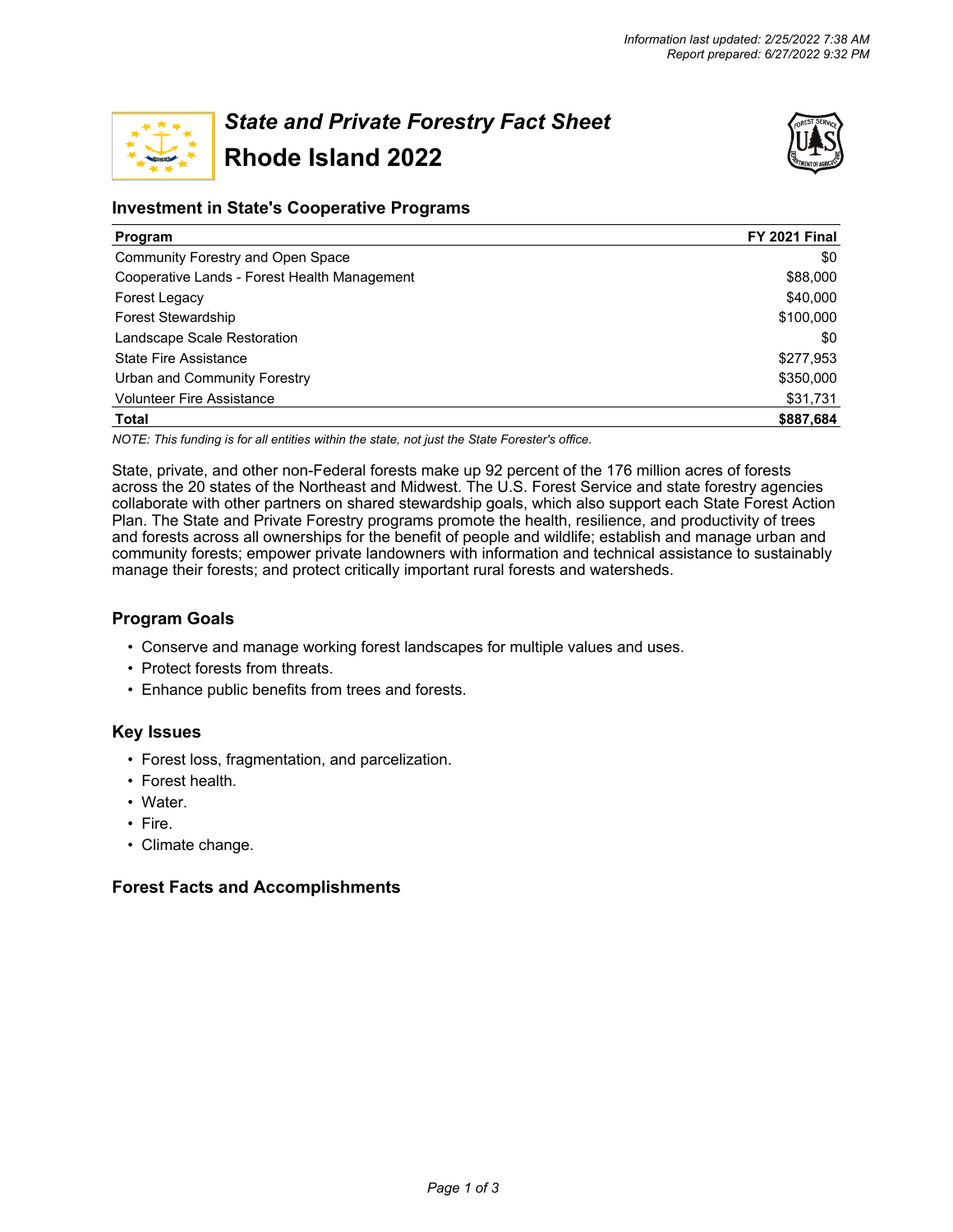| <b>Selected Facts</b>                                | Value     | <b>FY 2021 Ac</b>                                  |
|------------------------------------------------------|-----------|----------------------------------------------------|
| Population                                           | 1,052,567 | Landowners                                         |
| Acres of Forest Land                                 | 361,127   | Technical As                                       |
| Acres of Nonindustrial Private Forest Land           | 303,000   | <b>Acres Cover</b><br>Stewardship                  |
| Number of NIPF Landowners                            | 38,000    | Acres in Imp                                       |
| Acres of Federal Land Under State Fire<br>Protection | 0         | Covered by<br>Plans                                |
| Acres of Private Land Under State Fire<br>Protection | 433,000   | <b>Volunteer Fi</b>                                |
| Number of Rural Fire Departments                     | 70        | State Fire C<br>Coop Forest                        |
| Cities and Towns                                     | 8         | Forest Lega                                        |
| <b>Forest Based Employment</b>                       | 3,877     | Communitie                                         |
| Economic Impact of Forestry (by rank)                | 5         | Program As:                                        |
| State Forestry Budget (All Sources)                  | 1,750,000 | Population L<br><b>Provided Url</b><br>0.000000000 |

| <b>FY 2021 Accomplishments</b>                                                             | Value   |
|--------------------------------------------------------------------------------------------|---------|
| Landowners Receiving Educational or<br>Technical Assistance                                | 225     |
| Acres Covered by New or Revised Forest<br><b>Stewardship Plans</b>                         | 1,266   |
| Acres in Important Forest Resource Areas<br>Covered by New or Revised Stewardship<br>Plans | 1,238   |
| <b>Volunteer Fire Departments Assisted</b>                                                 | 12      |
| <b>State Fire Communities Assisted</b>                                                     | 68      |
| Coop Forest Health Acres Protected                                                         | 0       |
| Forest Legacy Project Acquisitions                                                         | n       |
| Communities Provided Urban Forestry<br>Program Assistance                                  | 23      |
| Population Living in Communities<br>Provided Urban Forestry Program<br>Assistance          | 845,780 |
| Urban Forestry Volunteer Assistance                                                        | 2,800   |

# **Program Highlights**

#### *Cooperative Fire Protection*

After a busy 2020 wildland fire season, Rhode Island experienced a very busy spring of 2021, once again seeing over 100 fires. A fire exceeding 50 acres in Tiverton resulted in mutual aid from Massachusetts Forestry. Other highlights include rolling out the updated fire plan and launching the National Fire Danger Rating System weather station network. A statewide fire risk analysis from a previous Wildfire Risk Reduction (WRR) grant is underway, and Rhode Island also received a new WRR grant to hire a prescribed fire coordinator. The State hopes to resume prescribed burning in 2022.

#### *Forest Health Protection*

A survey for Lymantria dispar egg masses of 38 plots within the areas of greatest infestation in prior years yielded a single egg mass, a clear sign that the recent outbreak is over. Minor damage of the forest canopy was recorded, caused by winter moth in 2021 (96 acres defoliated; 52 acres mortality). A previously unreported native forest pest (Agromyzid fly) caused moderate defoliation (816 acres). Since 2019, the University of Rhode Island has set emerald ash borer parasitoid release sites and released nearly 41,500 parasitic wasps. Beech leaf disease has been detected throughout the State and is being monitored as a potential mortality event.

#### *Forest Stewardship*

The Rhode Island Forest Stewardship Program reported 27 new or revised stewardship plans for 1,266 acres--1,138 of which are in Important Forest Areas per the State's Strategic Forest Action Plan. The program participated in the State's fall tree farm tours and small-scale forestry workshops in conjunction with the Rhode Island Soil and Water Conservation Districts. In 2021, 82 landowners were provided forestry technical assistance and 143 landowners participated in education programs.

#### *Landscape Scale Restoration*

#### FY21:

"Securing Northeast Forest Carbon Program" (sponsors: CT, MA, ME, NH, NY, RI and VT). Grantee: North East State Foresters Association. Federal funding: \$500,719.

#### *Urban and Community Forestry*

The Rhode Island Urban and Community Forestry Program (UCF) reported that the Rhode Island Tree Council leveraged its \$55,000 grant to provide a total of \$166,070 in programming to communities for tree planting, inventories, and education/outreach programs. Rhode Island UCF supported continued promotion of the Accessible Urban Tree Inventory Program, celebrated 14 Tree City USA communities and 1 Tree Campus USA, and held 2 State Arbor Day celebrations. Rhode Island also held 9